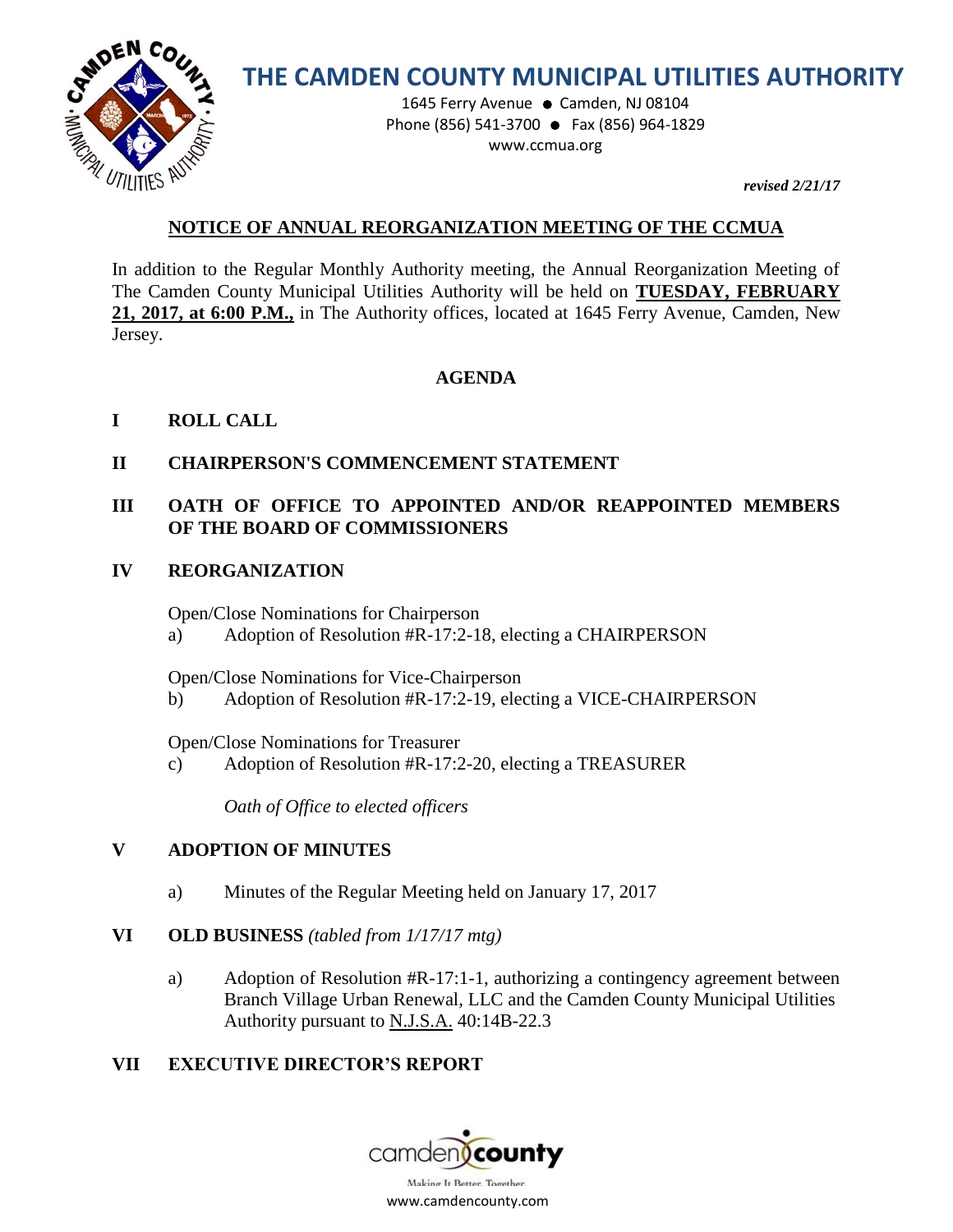#### **VIII PUBLIC COMMENT ON PROPOSED RESOLUTIONS**

#### **IX NEW BUSINESS**

- a) Adoption of Resolution  $\#R-17:2-21$ , designating schedule of meeting dates for the succeeding twelve months as required under the Open Public Meetings Act
- b) Adoption of Resolution #R-17:2-22, designating two newspapers to receive notices
- c) Adoption of Resolution #R-17:2-23, designating Banks of Depository for user revenue
- d) Adoption of Resolution #R-17:2-24, designating Banks of Depository for investments
- e) Adoption of Resolution #R-17:2-25, designating Banks of Depository for its funds
- f) Adoption of Resolution #R-17:2-26, designating a Bank of Depository for investments for the payroll account
- g) Adoption of Resolution #R-17:2-27, designating the custodians of and establishing an Imprest (Petty Cash) fund
- h) Adoption of Resolution #R-17:2-28, authorizing the Executive Director to advertise for Bids for various items during FY 2017
- i) Adoption of Resolution #R-17:2-29, authorizing the execution of purchase orders between the CCMUA and vendors under the New Jersey State Cooperative Purchasing Program FY 2017
- j) Adoption of Resolution #R-17:2-30, regarding the issuance of Requests for Proposals
- k) Adoption of Resolution #R-17:2-31, authorizing award of a contract to Centerpoint Associates for construction of the Cedarbrook Pump Station Odor Control System
- l) Adoption of Resolution #R-17:2-32, authorizing an extension of the shared services agreement between the CCMUA and Camden County College for the provision of security guard services
- m) Adoption of Resolution #R-17:2-33, authorizing Change Order #1, and final, to T&T Commonwealth, Inc. for construction of Camden City Green and Grey Infrastructure Improvement Project, Sewer Reconstruction, Phase 2
- n) Adoption of Resolution #R-17:2-34, authorizing use of Camden County's 2017 pool of attorneys for the provision of Affirmative Action/Equal Employment Opportunity (AA/EEO) Services on an as-needed basis